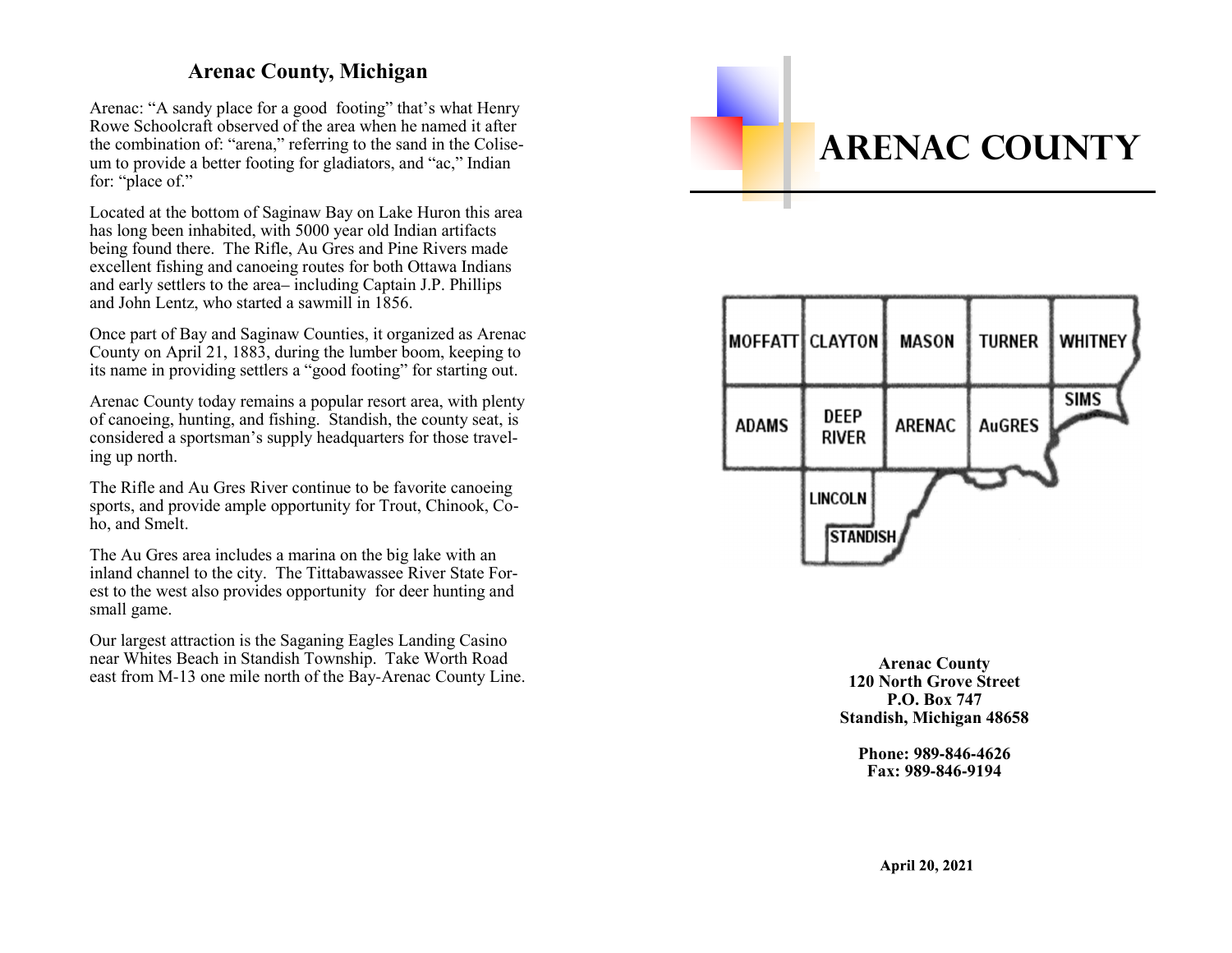## **Table of Contents**

| Michigan Government           | 3              |
|-------------------------------|----------------|
| <b>Board of Commissioners</b> | $\overline{4}$ |
| County Officials              | 5              |
| Court System                  | 6              |
| <b>County Departments</b>     | 7              |
| Adams Township                | 8              |
| Arenac Township               | 9              |
| Au Gres Township              | 10             |
| Clayton Township              | 11             |
| Deep River Township           | 12             |
| Lincoln Township              | 13             |
| Mason Township                | 14             |
| Moffatt Township              | 15             |
| Sims Township                 | 16             |
| <b>Standish Township</b>      | 17             |
| Turner Township               | 18             |
| <b>Whitney Township</b>       | 19             |
| <b>Sterling Village</b>       | 20             |
| Turner Village                | 21             |
| <b>Twining Village</b>        | 22             |
| City of Au Gres               | 23             |
| City of Omer                  | 24             |
| City of Standish              | 25             |
| <b>Arenac County Schools</b>  | 26             |
| United States Government      | 27             |

## **United States Government**

| President<br><b>JOE BIDEN-D</b><br>Phone: 202-456-1111<br>1600 Pennsylvania Ave. N.W.<br>Washington D.C. 20500<br>president@whitehouse.gov                                                                                                                                                                                                                                        | <b>Vice President</b><br><b>KAMALA HARRIS-D</b><br>Phone: 202-456-2326<br>Old Executive Office Building<br>17th Street & Pennsylvania Ave. N.W.<br>Washington D.C. 20500<br>vice.president@whitehouse.gov                                                                                     |
|-----------------------------------------------------------------------------------------------------------------------------------------------------------------------------------------------------------------------------------------------------------------------------------------------------------------------------------------------------------------------------------|-----------------------------------------------------------------------------------------------------------------------------------------------------------------------------------------------------------------------------------------------------------------------------------------------|
| <b>U.S. Senator</b><br><b>Gary Peters-D</b><br>Phone: 202-224-6221<br>Fax: 202-224-1388<br>E-mail:<br>Hart Senate Office Bldg<br>Suite 724<br>Washington D.C. 20510<br><b>District Office:</b><br>Phone: 989-754-0112<br>Fax:<br>515 N. Washington Ave.<br>Suite 401<br>Saginaw Michigan 48607<br><b>U.S. Representative</b><br>District 5<br>Dan Kildee-D<br>Phone: 202-225-3611 | <b>U.S. Senator</b><br><b>Debbie Stabenow-D</b><br>Phone: 202-224-4822<br>Fax: 202-228-0325<br>E-mail:<br>senator@stabenow.senate.gov<br>133 Hart Senate Office Bldg<br>Washington D.C. 20510<br><b>District Office:</b><br>Phone: 810-720-4172<br>2503 S. Linden Rd<br>Flint, Michigan 48532 |
| Webpage:<br>Dankildee.house.gov<br>327 Cannon House Office Bldg<br>Washington D.C. 20515<br><b>District Office:</b><br>Phone: 810-238-8627<br>801 S. Saginaw St.<br>Flint, Michigan 48502                                                                                                                                                                                         |                                                                                                                                                                                                                                                                                               |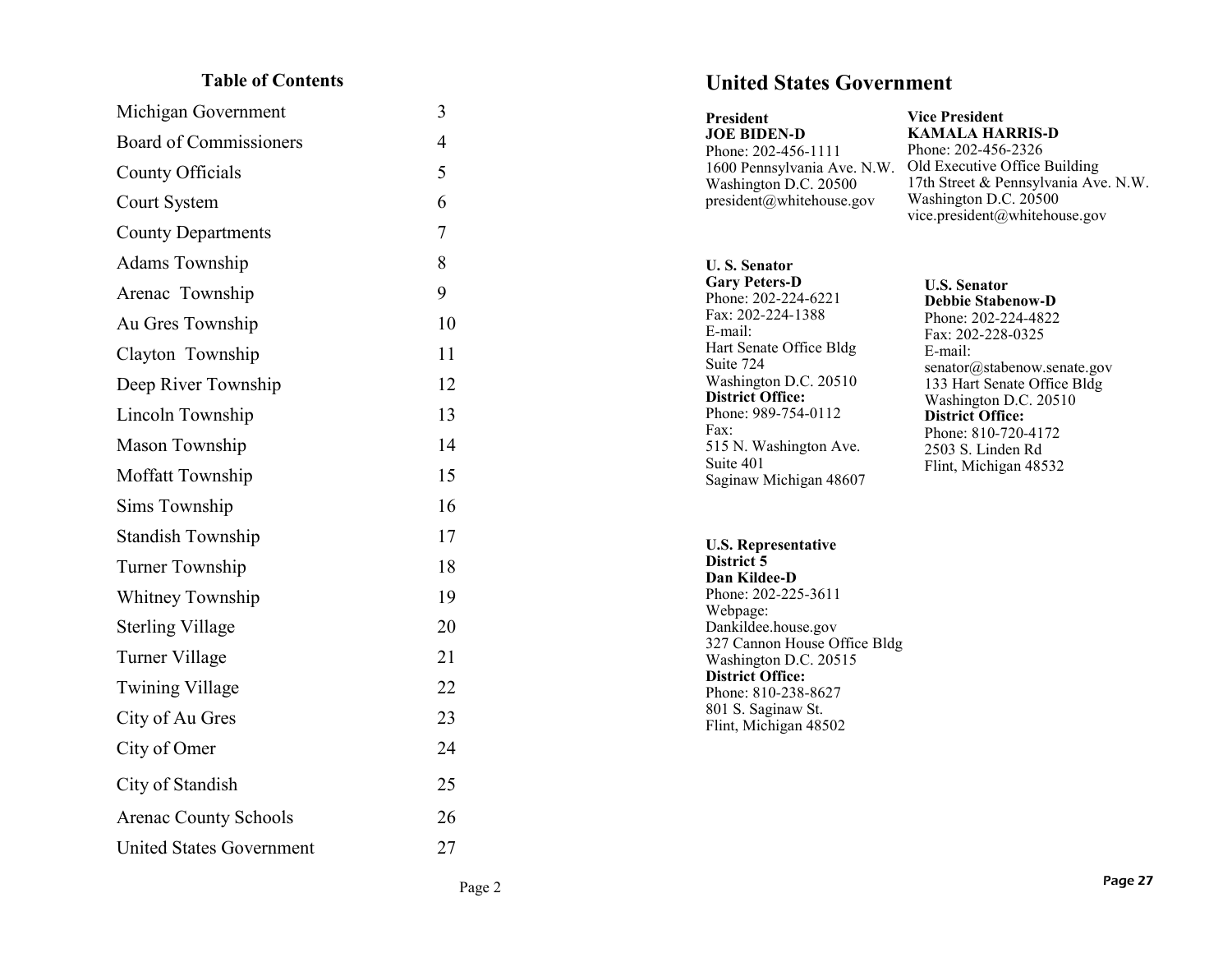## **Arenac County Schools**

## **STANDISH STERLING**

**Administration Office**Superintendent: Mr. Darren S. KroczaleskiAdmin. Asst: Jeanine Wright Phone: 989-846-3670 www.standish-sterling.org Instructional Services Director: Ms. Arnae StokoszynskiPhone: 989-846-3675 Athletic/Community Ed. Dept. Dir.:Mr. Ben Welmers Phone: 989-846-3660 Special Education Director:Ms. Kim Haley-Stein Phone: 989-846-9510 Address for Above Staff3789 Wyatt RdStandish, Michigan 48658

#### **Central High School**

Principal: Mr. Mark WilliamsAsst. Principal: Mr. Keith Fegan 2401 Grove Rd Standish, Michigan 48658Phone: 989-846-3660Fax: 989-846-3666

#### **Central Elementary**

 Principal Grades 4-6Mr. Gary Roper Principal Grades 1-3Clinton Potts 3789 Wyatt Rd Standish, Michigan 48658Phone: 989-846-4526Fax: 989-846-4529

#### **Sterling Elementary**

Principal: Mr. Clinton Potts338 W. State St Sterling, Michigan 48659Phone: 989-654-2367Fax: 989-654-2138

## **AU GRES SIMS**

Superintendent: Christopher Ming 310 South Court StreetBox 648 Au Gres, Michigan 48703 Supt. Phone: 989-876-7150Fax: 989-876-6752 mingc@ags-schools.orgExecutive Asst.:Lindsay Miller millerl@ags-schools.orgmgresens@thurlowlaw.com

**Elementary & Secondary School Office** Principal: Chad Zeien zeienc@ags-schools.org Instructional Services Director:Jennifer Socha sochaj@ags-schools.orgwww.ags-schools.org High School Phone: 989-876-7157Elementary Phone: 989-876-7158

## **Michigan Government**

**Web Page: www.michigan.gov**

## **Governor of Michigan**

 **Gretchen Whitmer-D** Phone: 517-373-3400 State Capitol Bldg.P.O. Box 30013Lansing, Michigan 48909

## **Lt. Governor**

 **Garlin Gilchrist-D** Phone: 517-373-6800 State Capitol Bldg.P.O. Box 30026Lansing, Michigan 48909

## **Secretary of State**

 **Jocelyn Benson-D** Phone: 517-373-2510Treasury Bldg. P.O. Box 30045Lansing, Michigan 48909

## **Attorney General**

**Dana Nessel-D** Phone: 517-373-1110Law Bldg. P.O. Box 30212Lansing, Michigan 49809

## **State Senator**

 36th District **Jim Stamas-R** Phone: 517-373-7946, Fax: 517-373-2678 E-mail: senatorJimStamas.com/contact/ Website: www.senate.mi.gov/Stamas5200 Binsfield BuildingLansing, Michigan 48909

## **State Representative**

97th District

 **Jason Wentworth–R** Toll Free: 1-517-373-8962 E-mail: jasonwentworth@house.mi.govS-1286 House Office BldgP.O. Box 30014Lansing, Michigan 48909-7514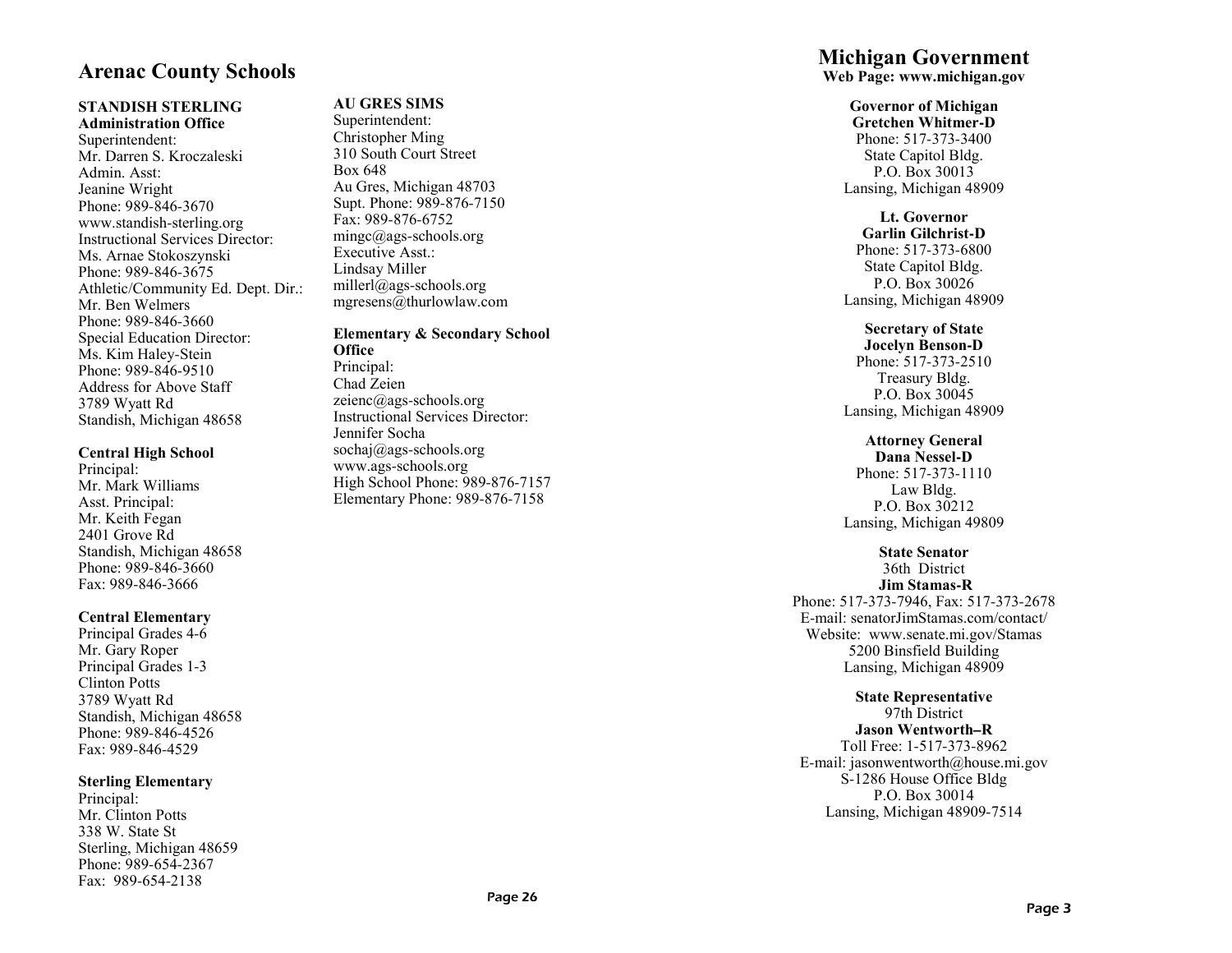

## ARENAC COUNTY **DIRECTORY**

## **COMMISSIONERS**

### **DISTRICT I**

**SALLY MROZINSKI-R**

120 N. Grove StP.O. Box 747 Standish, Michigan 48658smrozinski@arenaccountymi.gov

#### **DISTRICT IILISA SALGAT - R**

989-876-8756 120 N. Grove StP.O. Box 747 Standish, Michigan 48658lsalgat@arenaccountymi.gov

### **DISTRICT IIIBOBBE BURKE-R**

989-846-6188 120 N. Grove StP.O. Box 747 Standish, Michigan 48658bburke@arenaccountymi.gov

## **DISTRICT IV**

 **HAROLD WOOLHISER –R**120 N. Grove StP.O. Box 747 Standish, Michigan 48658hwoolhiser@arenaccountymi.gov

## **DISTRICT V**

 **JAMES HERGOTT –R**120 N. Grove StP.O. Box 747 Standish, Michigan 48658jhergotti@arenaccountymi.gov *CONFIDENTIAL SECRETARY BOARD OF COMMISSIONERS***JERI KLABIS**

 989-846-6188 Fax 989-846-9177120 N. Grove StP.O. Box 747 Standish, Michigan 48658commissioners@arenaccountymi.gov

\*\*\*\*\*\*\*\*\*\*\*\*\*\*\*\*\*\*\*\*\*\*\*\*\*\* **BOARD OF COMMISSIONER'SMEETINGS:**

 **Location:** Room 201, County Bldg**Held:** 2nd & 4th Tuesday /each month **Time:** 10:00am/Com of the Whole01:30pm/Board Meeting

**COUNTY BUILDING HOURS**9:00 A.M. TO 4:30 P.M.

**CIRCUIT COURT HOURS**8:30 A.M. TO 4:30 P.M.

**DISTRICT COURT HOURS**8:30 A.M. TO 4:30 P.M.



**ARENAC COUNTY GOVERNMENT** 

## **STANDISHEst. 1903**

**STANDISH CITY HALL**

989-846-9588 Fax: 989-846-6287 399 E. Beaver St. Standish, Michigan 48658Location: Corner of Grove Street *COUNCIL* & Beaver Street OFFICE HOURS: 8:00 AM TO 4:30 PM M-RCOUNCIL MEETINGS:3rd Monday of month @ 6:00pm

*MAYOR OF STANDISH***KEVIN KING** 989-846-9588 E. Cedar Street Standish, Michigan 48658

## *CITY MANAGER*

 **BRAD MASON**989-846-9588 399 E. Beaver StreetP.O. Box 726 Standish, Michigan 48658bmason@cityofstandish.com

### *CLERK*

 **KELSEY ADKINS**989-846-9588 399 E. Beaver St.Box 726 Standish, Michigan 48658kantcliff@cityofstandish.com

*TREASURER* **CHAMPAGNE SOUTHWORTH**989-846-9588 399 E. Beaver St.Box 726 Standish, Michigan 48658csouthworth@cityofstandish.com *COUNCIL* **VIOLET COOK—2022**

*COUNCIL*  **MARK WINSLOW—2024; ALSO MAYOR PRO-TEM**

**JOSETTE RANG—2024**

*COUNCIL* **TIFANIE TREMBLE—2022**

*COUNCIL* **MATT PROUT— 2024**

*COUNCIL* **JEFF LINK— 2022**

*ASSESSOR* **JILL PETERS**989-846-9588 399 E. Beaver St.Box 726Standish Michigan 48658

*ZONING*See City Manager

*STANDISH WOODMERE CEME-TERY* **STANDISH CITY HALL,**Sexton

*FIRE DEPARTMENT STANDISH AREA FIRE AUTH.***MITCH OLIVER,** Chief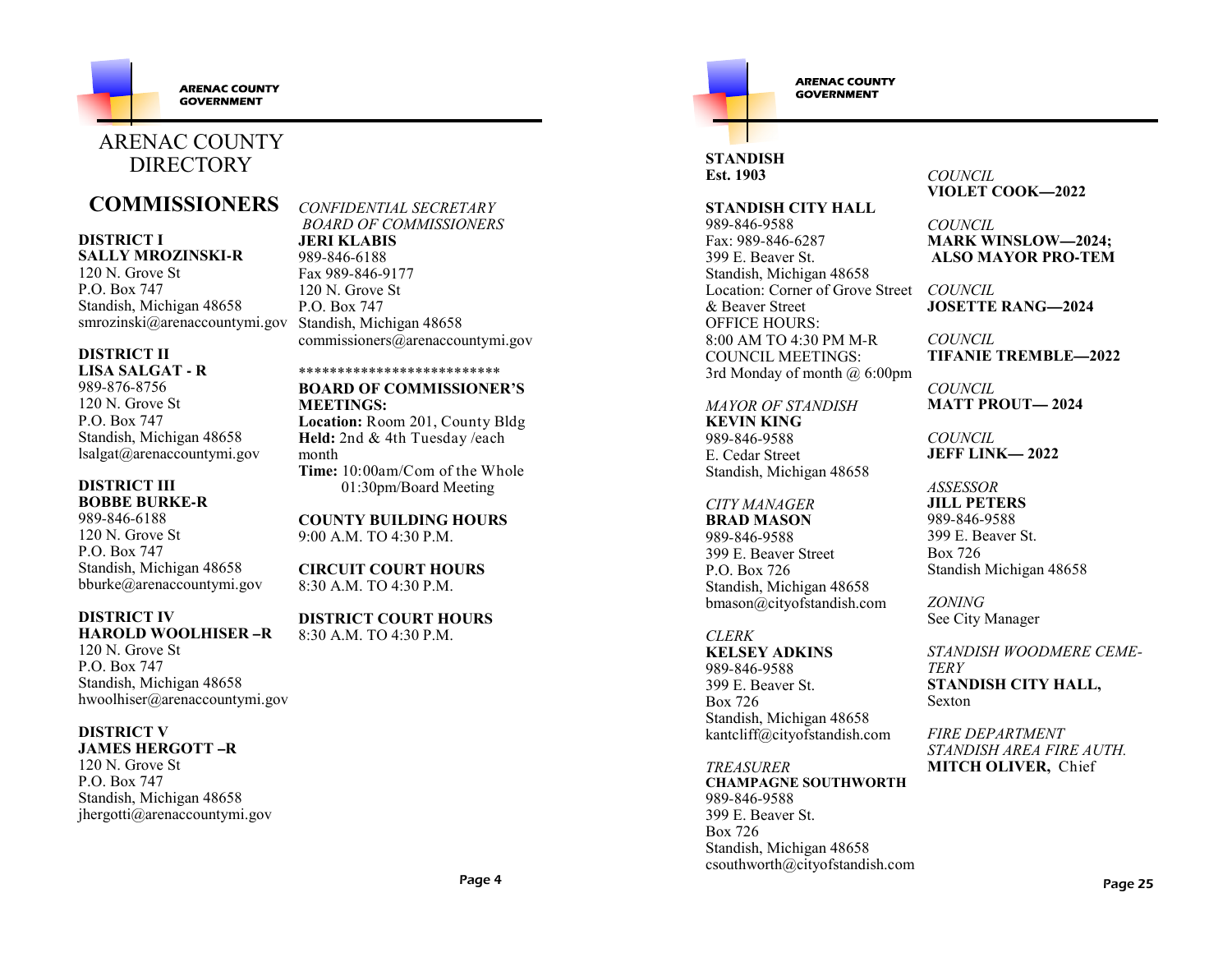$ARENAC$  **COUNTY**  $G$  **GOVERNMENT** 

#### **OMEREst. 1903**

#### **CITY OF OMER**

201 E Center P O Box 160 Omer, MI 48749989-653-2566 989-653-2561-fax Council Meetings held 2nd &4th TuesdayTime: 7:00pm

#### *MAYOR OF OMER***ED OLIVER**989-653-2566

 741 N Main StreetOmer, Michigan 48749

#### *CLERK* **VIRGINIA SANFORD**989-653-2566 P O Box 160 Omer, Michigan 48749cityofomer@centurytel.net

#### *TREASURER*

**VACANT** 989-653-2566 P O Box 160Omer, Michigan 48749

#### *ASSESSOR* **RONDA MROCK-PARKS**989-876-7625 P.O. Box 454 Au Gres, Michigan 48703asgfirm@charter.net

#### *COUNCIL*

 **JERRY OTT-2022**989-876-8307 408 S. Michigan AvenueOmer, Michigan 48749

*COUNCIL* **JACQUELINE HARTWICK-2024**989-820-5175 912 N MainOmer, Michigan 48749

*COUNCIL* **DEBORAH BELL-2024**989-653-2466P O Box 11 Omer, Michigan 48749

*COUNCIL* **RAYMOND SCHRAMM-2024**989-313-9970 208 Pine StreetOmer, Michigan 48749

*COUNCIL* **KRISTINE OLIVER-2022**989-820-5011 425 Russell DriveOmer, Michigan 48749

#### *COUNCIL* **DAN RAUSHI-2022 (APPT)**989-653-3330 213 N. Main St.P O Box 122Omer, Michigan 48749

*OMER CEMETERY*Sexton, **ED & BARB MANOR**989-876-8780Au Gres, Michigan 48703

*FIRE DEPARTMENTSTANDISH* **MITCH OLIVER,** ChiefCell—989-329-6084 c

*ZONING*See City Clerk



## **COUNTY OFFICIALS**

#### *COUNTY CLERK* **NANCY SELLE-R**989-846-4626 Fax 989-846-9194 120 N Grove StreetP. O. Box 747 Standish, Michigan 48658nselle@arenaccountymi.gov

#### *TREASURER* **DENNIS STAWOWY-R**989-846-4106 Fax 989-846-1741 120 N. Grove StreetP.O. Box 637 Standish, Michigan 48658dstawowy@arenaccountymi.gov

#### *REGISTER OF DEEDS*

 **DARLENE MIKKOLA-D**989-846-9201 Fax: 989-846-9166 120 N. Grove StreetP.O. Box 296 Standish, Michigan 48658rod@arenaccountymi.gov

#### *SHERIFF* **JAMES MOSCISKI-R**989-846-4561 Fax 989-846-1100 126 N. Grove StreetP.O. Box 606

 Standish, Michigan 48658jmosciski@arenaccountymi.gov

### *911 DIRECTOR*

 **YVONNE KING**989-846-9077 Fax: 989-846-9168 126 N. Grove StreetP.O. Box 747 Standish, Michigan 48658911@arenaccountymi.gov

#### *PROSECUTING ATTORNEY* **CURTIS G. BROUGHTON-D**989-846-4597 Fax 989-846-6271 120 N Grove StreetP.O. Box 1309

## Standish, Michigan 48658*DRAIN COMMISSIONER*

**LARRY DAVIS-R**989-846-2011 Cell—810-624-1161 120 N. Grove StreetP.O. Box 747 Standish, Michigan 48658ldavis@arenaccountymi.gov

### *ROAD COMMISSION*

 **BRAD STAUFFER, Managing Dir.**989-718-3250 Fax 989-718-3253 4271 Airpark Dr. Standish, Michigan 48658 Email: bstauffer@arenaccrc.orgMembers: **OLEN SWARTZ-R, RONALD SCHWAB-R, V. ChairKENNETH STAWOWY-R, Chair**

Arenaccrc.org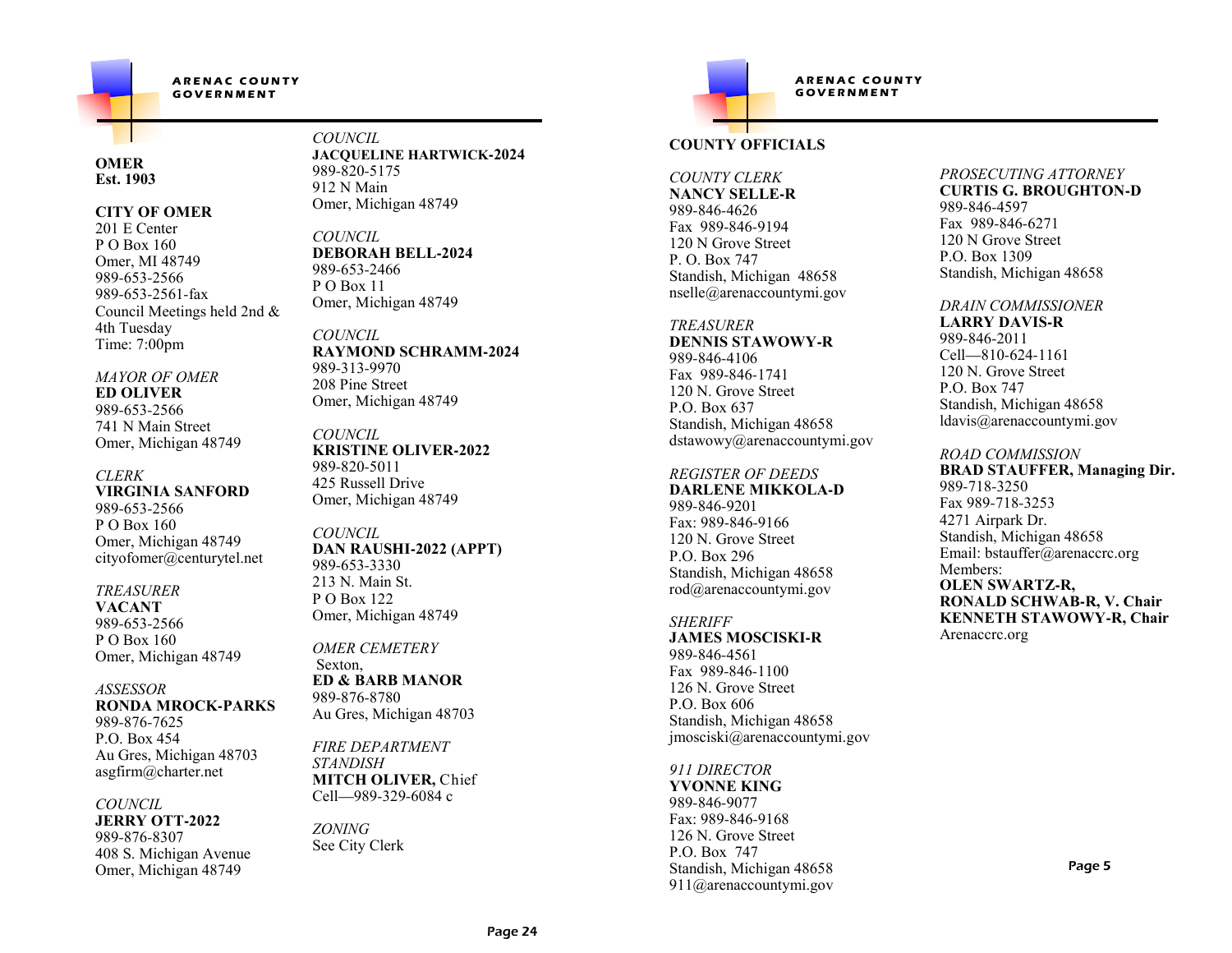

## **23rd CIRCUIT COURT**

**Arenac County Court System**

*TRIAL COURT SPECIALISTADR CLERK* **MELISSA PUGH989-846-6131**

## **PROBATE COURT**

#### **JEFF RYANJUDGE RICHARD E. VOLLBACH**

**Chief Judge** 989-846-6941 120 N. Grove StreetP.O. Box 666Standish, Michigan 48658

#### *REGISTER***JUNE BAKER**

 *ADA Coordinator*989-846-6941 120 N. Grove StreetP.O. Box 666Standish, Michigan 48658

*PUBLIC GUARDIAN***TRACI LYNCH CAROLINE ESSLIN**989-846-2611 Fax: 989-846-4611 120 N. Grove StreetP.O. Box 1249Standish, Michigan 48658

## *DISTRICT COURT*

 **REBECCA WEBER***,* Probation **KELLY MESCHKE,** Magistrate**DAWN FREEHLING***,* Clerk **ROSE STAWOWY***,* Dep. Magistrate989-846-9538 Fax: 989-846-2008P.O. Box 129Standish, Michigan 48658

**JUDGE DAVID RIFFEL**

989-362-3485 P.O. Box 658Tawas City, Michigan 48763

*TRIAL COURT ADMINISTRATOR***CRISTY D. SLOCUM**989-846-6200 120 N. Grove StreetBox 609Standish, Michigan 48658

*JUVENILE OFFICER* 

 989-846-9044 P. O. Box 747Standish, Michigan 48658

*FRIEND OF THE COURT***WILLIAM BAKER** 989-846-9190;Fax 989-846-9196P.O. Box 115Standish, Michigan 48658

*CENTRAL FILING* **HEATHER STROH***,* Juvenile Register989-846-9187 **KAREN MCGUIRE,** Deputy Co. Clerk989-846-9186 Fax: 989-846-9199P.O. Box 747Standish, Michigan 48658

*STATE OF MICHIGAN PROBATION / PAROLE* **MICHAEL KRAJNIK**989-846-9720 Fax: 989-846-2204P.O. Box 357Standish, Michigan 48658  $ARENAC$  COUNTY  $G$  **GOVERNMENT** 

## **AU GRESEst. 1905**

**CITY OF AU GRES CITY HALL** Phone: 989-876-8811 Fax: 989-876-6462124 W. Huron St. Au Gres, Michigan 48703 Location: US 23 west of Court St. Meet: 1st Tue.@ 7:00 pmEmail:Cityofaugres@cityofaugresmi.com

*AU GRES CITY MAYOR*

 **MICHAEL HOADLEY**989-876-8811 124 W. Huron St.P.O. Box 121Au Gres, Michigan 48703

*AU GRES CITY MANAGER*

**DALE WILTSE**989-876-8811 FAX 989-876-6462124 W. Huron St.P.O. Box 121Au Gres, Michigan 48703

*TREASURER/CLERK*

 **LaVONNE PRITCHARD**989-876-8811 124 W. Huron St.P.O. Box 121Au Gres, Michigan 48703

*ZONING*See City Manager *ASSESSOR* **BEAN CREEK ASSESSING LLCRex Murphy** 517-438-2070 315 State Street Hudson, Michigan 49247beancreekassessing@gmail.com

*LINWOOD /AU GRES CEMETERY***ED & BARB MANOR,** *Sexton*989-876-8780

*FIRE DEPARTMENT AU GRES/SIMS/WHITNEY* **KURT HUMERICKHOUSE,** Chief

*POLICE DEPARTMENT***CHARLES ALLEN,** Chief

*COUNCIL* **JON SANFORD**989-876-8811

### *COUNCIL*

 **JANE BARBOUR**989-876-8811

*COUNCIL* **DAN HEINRICH**989-876-8811

*COUNCIL* **JOE WARR**989-876-8811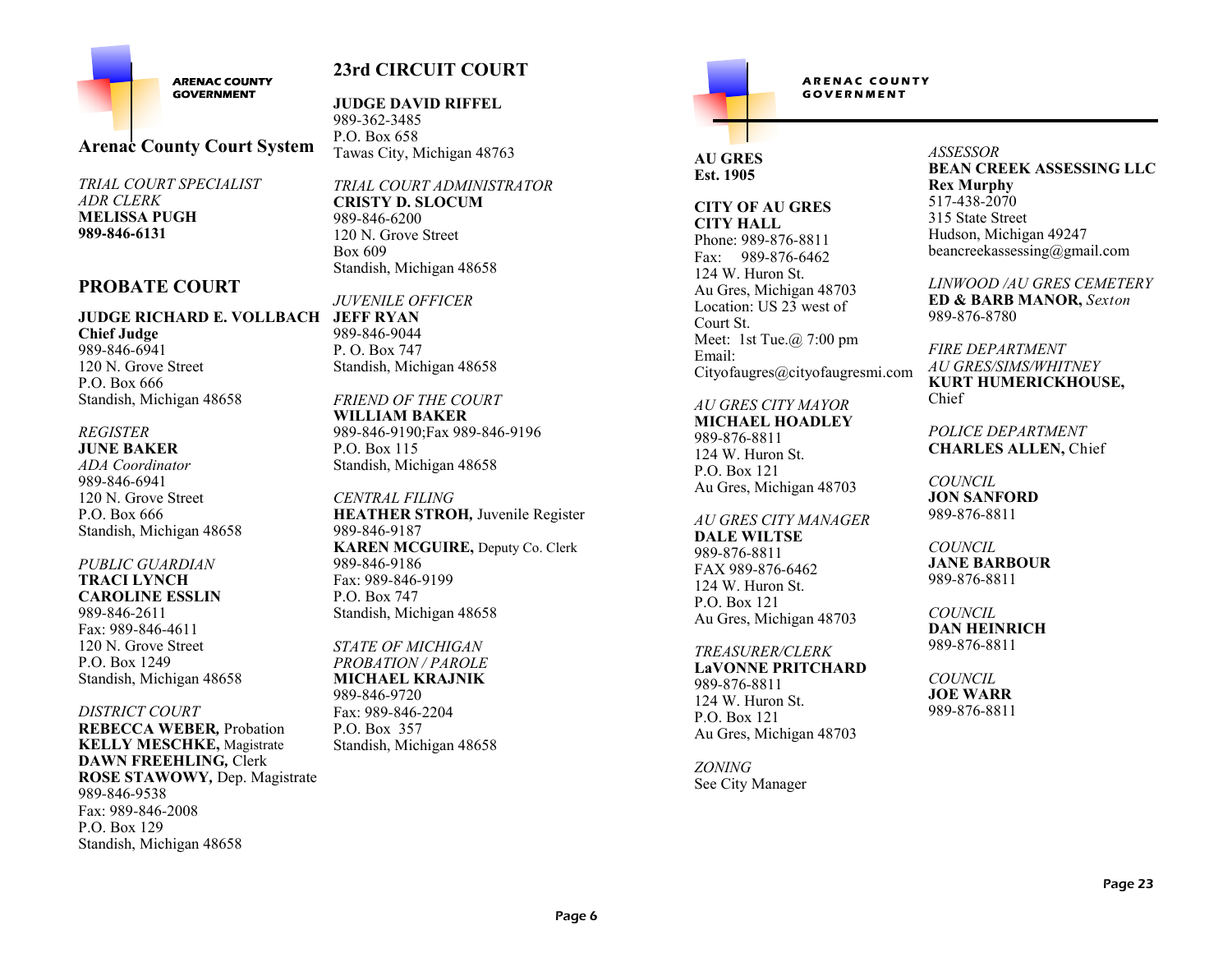

#### **VILLAGE OF TWINING Est. 1903**

#### **VILLAGE OF TWINING HALL**

**9**89-867-4688 311 W. Main Street Twining, Michigan 48766 Location: 2 blocks west of M-65Meetings Held:3rd Wednesday of month @ 7:00pm

*TWINING VILLAGE PRESIDENT***DONALD FERGUSON**989-329-1214 210 W. Main StreetP.O. Box205Twining, Michigan 48766

### *CLERK*

 **CAROL NORTON**989-867-4688 Fax: 989-867-4463401 S. Mills St.P.O. Box 8 Twining, Michigan 48766tcnorton4@gmail.com

#### *TREASURER***CARRIE STODOLAK**

989-867-4265 210 W. Schley St.P.O. Box 72Twining, Michigan 48766

#### *TRUSTEE*

 **CHAD SCHUMACHER—2024**989-284-4281108 GridleyTwining, Michigan 48766

*TRUSTEE* **ROBERT LAMMY—2024**989- 112 Dewey St.Box 236

*TRUSTEE* **GLORIA RITTENBERG-2022**989-867-4683 P O BOX 44Twining, Michigan 48766

Twining, Michigan 48766

*TRUSTEE* **TINA LAMMY—2022**989-867-4888 P O BOX 61Twining, Michigan 48766

#### *ASSESSOR* **RONDA MROCK-PARKS**989-876-7625 P.O. Box 454 Au Gres, Michigan 48703Mason Part & Turnerasgfirm@charter.net

*FIRE DEPART. TWINING***CHRIS GRAUHERR,** Chief

*ZONING*Vacant—SEE CLERK

 $ARENAC$  COUNTY  $G$  **GOVERNMENT** 

#### *BUILDING/DEPARTMENTCLERK*

 **THERESA IRVING CARLA REEVES—ASST.**Monday—Friday 9:00 am–4:30 pm989-846-9791 Fax: 989-846-9188 120 N. Grove StreetP.O. Box 724Standish, Michigan 48658

*BUILDING INSPECTOR* **LARRY WATSON,** 989-312-0800 c*ELECTRICAL PERMITS* **BRUCE DEAN,**989-312-2275 c *MECHANICAL / PLUMBING* **LARRY DANTZER,**989-965-3515 c*SOIL EROSION***DALE ZYGIEL,**989-313-1333 c

*MSU EXTENSION OFFICE* **CONNIE MANSZEWSKI-SEC.** cmanszewski@arenaccountymi.gov989-846-4111 Fax 989-846-9651 *DISTRICT COORDINATOR***JULIA DARNTON**810-922-6483 E-mail: DARNTONJ@msu.edu **MELISSA PROHASKA—4-H SNAP**E-mail: prohask1@msu.edu **MEAGHAN GASS—SEA GRANT ED.**gassmeag $@$ msu.edu Website: www.msue.msu.edu/arenac120 N. Grove StreetP.O. Box 745Standish, Michigan 48658

*HOME IMPROVEMENT PROGRAM***LEE ANN FISCHER**989-846-6651 120 N. Grove StreetP.O. Box 637 Standish, Michigan 48658lafischer49@gmail.com

*MOBILE MEDICAL RESPONSE***SCOTT KIERNICKI**1-989-758-2900 P.O. Box 1806 834 S. WashingtonSaginaw, Michigan 48605

#### *ANIMAL CONTROL*

 **CATHERINE LEMUNYON**989-846-4421 Fax: 989-846-49683750 Foco RoadP.O. Box 1131 Standish, Michigan 48658acac@arenaccountymi.gov

*CRIME VICTIM'S* 

 *RIGHTS ADVOCATE* **NOREEN PLACHTA**120 N. Grove StreetP.O. Box 1309 989-846-2372 Fax: 989-846-6271Standish, Michigan 48658

### *EMERGENCY MANAGEMENT*

*COORDINATOR* **MICHAEL BOWERS**989-846-9156 989-701-5126—cell Fax: 989-846-9197 120 N. Grove StreetP.O. Box 747Standish, Michigan 48658

### *EQUALIZATION DEPT*

 **ANTHONY MEYAARD**989-846-6246 Fax 989-846-0950 120 N. Grove StreetP.O. Box 754 Standish, Michigan 48658Email:ameyaard@arenaccountymi.gov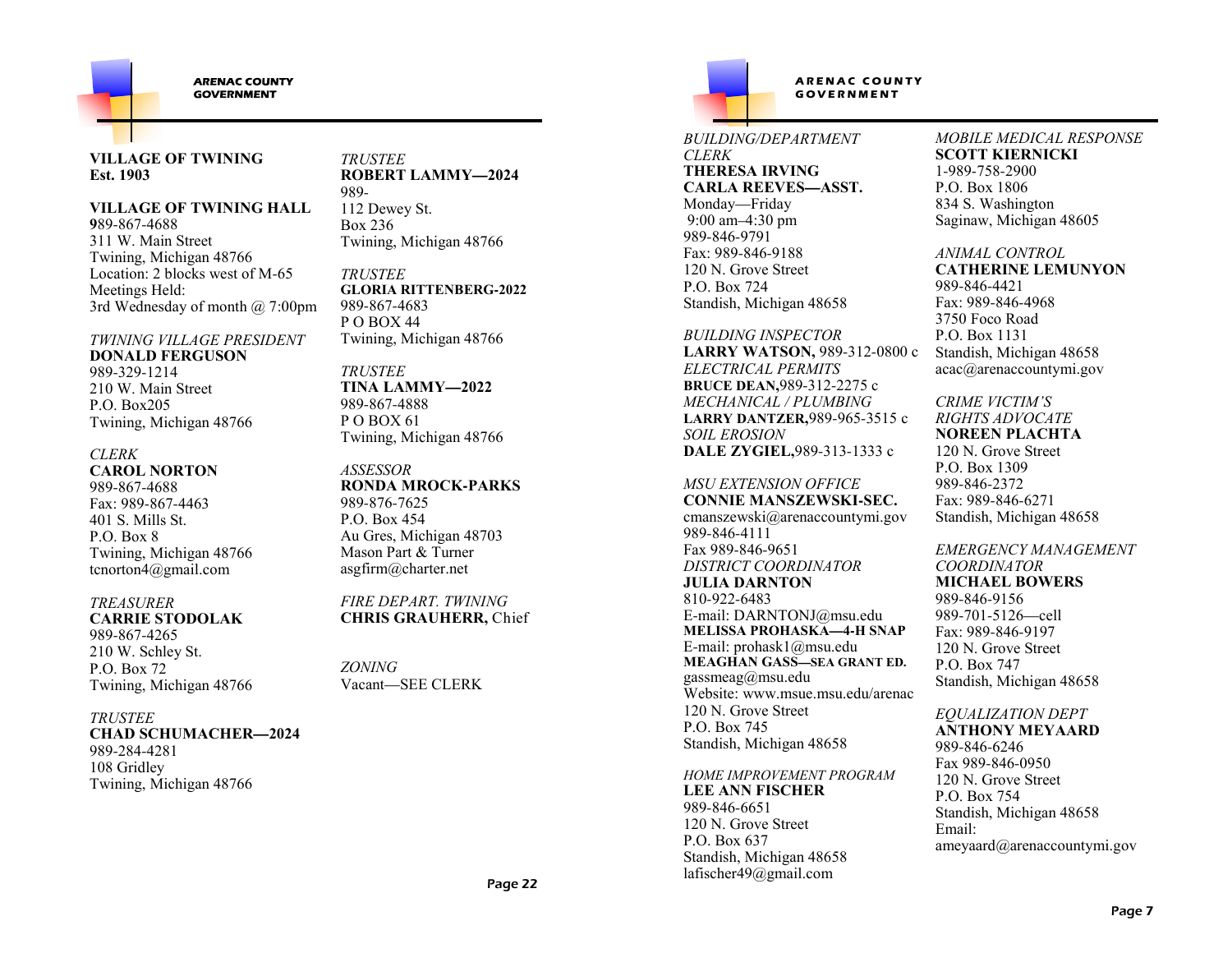

## **TOWNSHIP OFFICIALS**

**ADAMSEst. 1886**

**ADAMS TOWNSHIP HALL**

6600 Sterling Road Sterling, Michigan 48659 654-3090 / No scheduled hours Location: west of I-75 on SterlingRd, between 9 Mile Rd. & Kerr Rd.

*CLERK***CHARITY SISCO-R**

989-654-3609 6175 Moores– Junction Rd. Sterling, Michigan 48659 adamsarenacclerk@gmail.com989-387-1501—cell

#### *SUPERVISOR*

 **DAN FISK-R** 989-654-2604 7533 W. Ellison Rd.Sterling, Michigan 48659

*TREASURER*

 **LISA MEIHLS –R**989-654-3492 7855 Moores JunctionSterling, Michigan 48659

*TRUSTEE* **KEVIN MCTAGGART-R**989-313-0375 2280 Nine Mile Rd.Sterling, Michigan 48659

*TRUSTEE* **MARK REVORD-R**989-529-0978960 M-76Sterling, Michigan 48659

*ASSESSOR* **EQUITY ASSESSMENTS**5887 Schafin Dr. Weidman, MI 48893989-644-3413989-644-3414-fax

*STERLING CEMETERY* **JAMES MOSCISKI,** Sexton

*FIRE DEPARTMENT* **BILL NICHOLS,** Chief

## ARENAC COUNTY  $G$  **GOVERNMENT**

**VILLAGE of TURNEREst. 1916**

**VILLAGE OF TURNER HALL**989-867-4528 109 W. Main St. Turner, Michigan 48765 Location: Main St in TurnerMeetings Held:1st Monday of Month @ 4:30pm

*VILLAGE OF TURNER PRESIDENT***GARY BATES**989-867-4528 109 W Main StreetTurner, Michigan 48765

*CLERK* **JODI AIKENS**989-867-4523 109 W. Main StreetTurner, MI 48765

*TREASURER* **DEBRA BATES**989-867-4528 109 W. Main StreetTurner, MI 48765

*ASSESSOR* **RONDA PARKS** 989-876-7625 phone/faxP.O. Box 454 AuGres, Michigan 48703asgfirm@charter.net

*FIRE DEPARTMENTTWINING***CHRIS GRAUHERR,** Chief *TRUSTEE* **YOLANDA MIRACLE-2024**109 W. Main StreetTurner, Michigan 48765

*TRUSTEE* **CLYDE AIKENS—2024**989-313-1314 102 South StreetTurner, Michigan 48765

*TRUSTEE* **BOB MIRACLE-2022** 109 W. Main StreetTurner, Michigan 48765

*TRUSTEE* **AMBER MIRACLE—2022**989-867-4528 109 W. Main StreetTurner, Michigan 48765

*ZONING*989-867-4528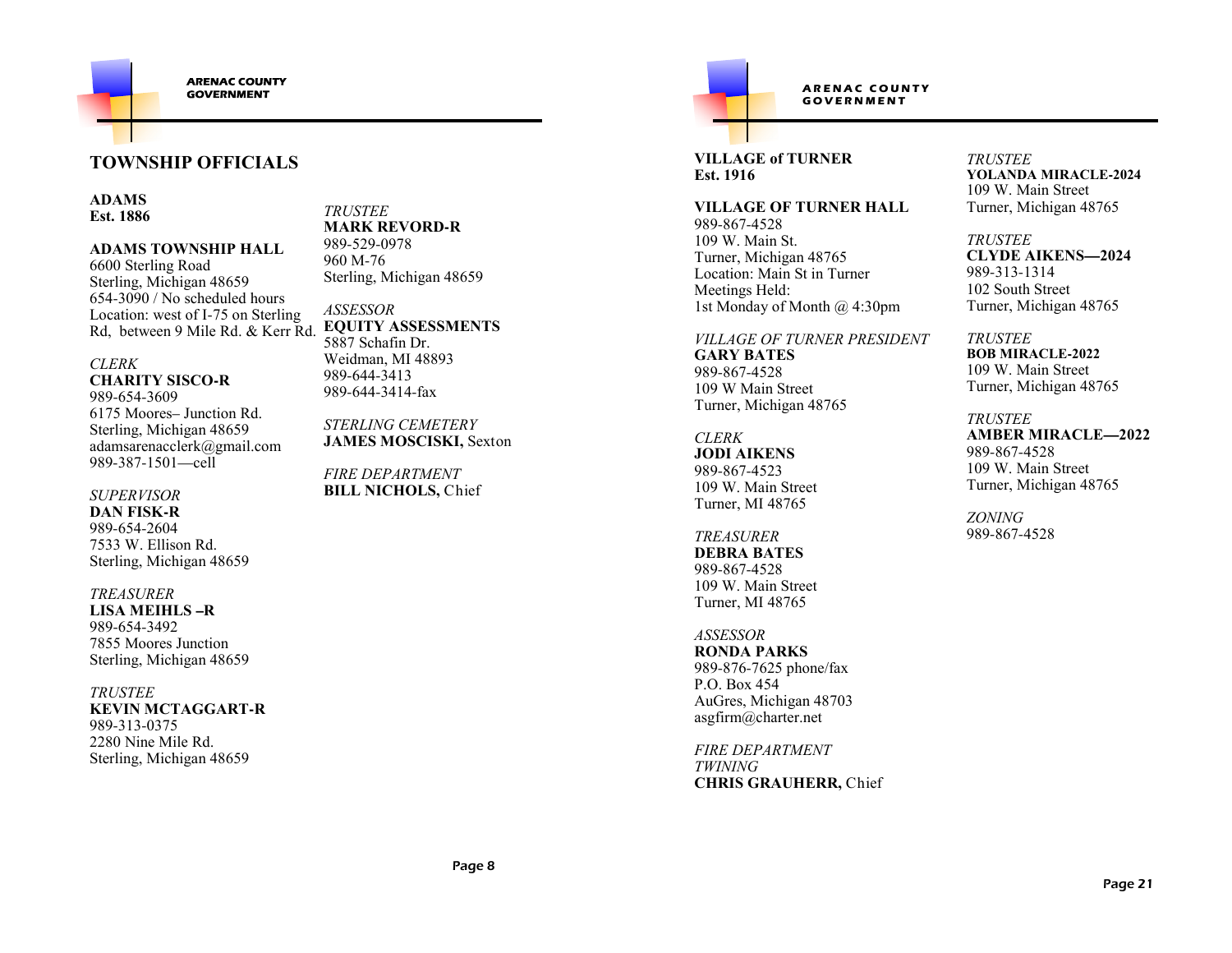

#### **VILLAGE OF STERLINGEst. 1919**

### **VILLAGE OF STERLING HALL**

989-654-3456 137 E. Main Street Sterling, Michigan 48659 Email: sterlingvillage@sterlingmi.usMeetings: 2nd Tuesday of everymonth @ 7:30 p.m.

*STERLING VILLAGE PRESIDENT***JAMES HAZELTINE**989-654-3456 P.O. Box 165Sterling, Michigan 48659

*CLERK* **SHERLYN BURKHARDT**989-654-3456 P.O. Box 165Sterling, Michigan 48659

#### *TREASURER* **JUDY NICHOLS**989-654-3456 P.O. Box 165Sterling, Michigan 48659

*FIRE DEPARTMENT STERLING***SCOTT ADAMS,** Chief

*ASSESSOR* **JOAN FACKLER** 989-843-6000 989-843-6003-FAXjfackler@midmichiganassessing.org

*ZONING***Vacant**

*TRUSTEE* **JEANNINE COUGHLIN—2022**989-529-5720 P.O. Box 165Sterling, Michigan 48569

*TRUSTEE* **JANICE YENIOR—2024**989-654-3532 364 W. Main StreetSterling, Michigan 48569

*TRUSTEE* **CYNTHIA CHIDLEY-2024**989-654-2127 105 N. Locust StreetSterling, Michigan 48569

*TRUSTEE* **AUSTIN HAZELTINE-2024**989-324-8102 P.O. Box 165Sterling, Michigan 48569

*TRUSTEE* **VACANT-2022**989-

Sterling, Michigan 48659

*TRUSTEE* **LEANN GRANDCHAMP-2022**989-280-8735 227 E. State St.Sterling, Michigan 48659

## $ARENAC$  **COUNTY**  $G$  **G O VERNMENT**

### **ARENACEst. 1859**

**ARENAC TOWNSHIP HALL** 2596 State Road Standish, Michigan 48658989-653-2319 3rd Wednesday every month at6:00pm Location: 2596 State Rd.Standish, MI 48658Email:

 clerk@arenactownship.org*CLERK*

 **JESSICA SCHLANDERER-R** Standish, Michigan 48658989-653-2223 2596 State RoadStandish, Michigan 48658

### *SUPERVISOR*

 **TIM HAGLEY-D**989-653-2083 1965 Conrad RdStandish, Michigan 48658

*TREASURER* **PAMELA PROULX—R**989-653-2319 2596 State Road Standish, Michigan 48658treasurer@arenactownship.org

*TRUSTEE* **JOE CARRUTHERS-R**989-954-6861 P O Box 368Standish, Michigan 48658

#### *TRUSTEE* **ALLEN OSIER-R**989-653-2686 1864 W. US 23Omer, Michigan 48749

*ASSESSOR* **JESSICA LANDRY** Phone: 989-820-6961P O Box 352Oscoda, MI 48750

PLANNING ADMINISTRATOR**BRENDA MATT989-846-0501**3828 Wheeler Rd.

*ARENAC TWP CEMETERY*  Location: Off State Rd behind Arenac Store **JIM MOSCISKI,** *Sexton***Brenda Matt,** *Caretaker*

*FIRE DEPARTMENT STANDISH* **MITCH OLIVER,** Chief989-653-2595

**PLAN COMMISSION** MEETS: Fourth Tuesday of every odd month at 6:00PM held at the Township Hall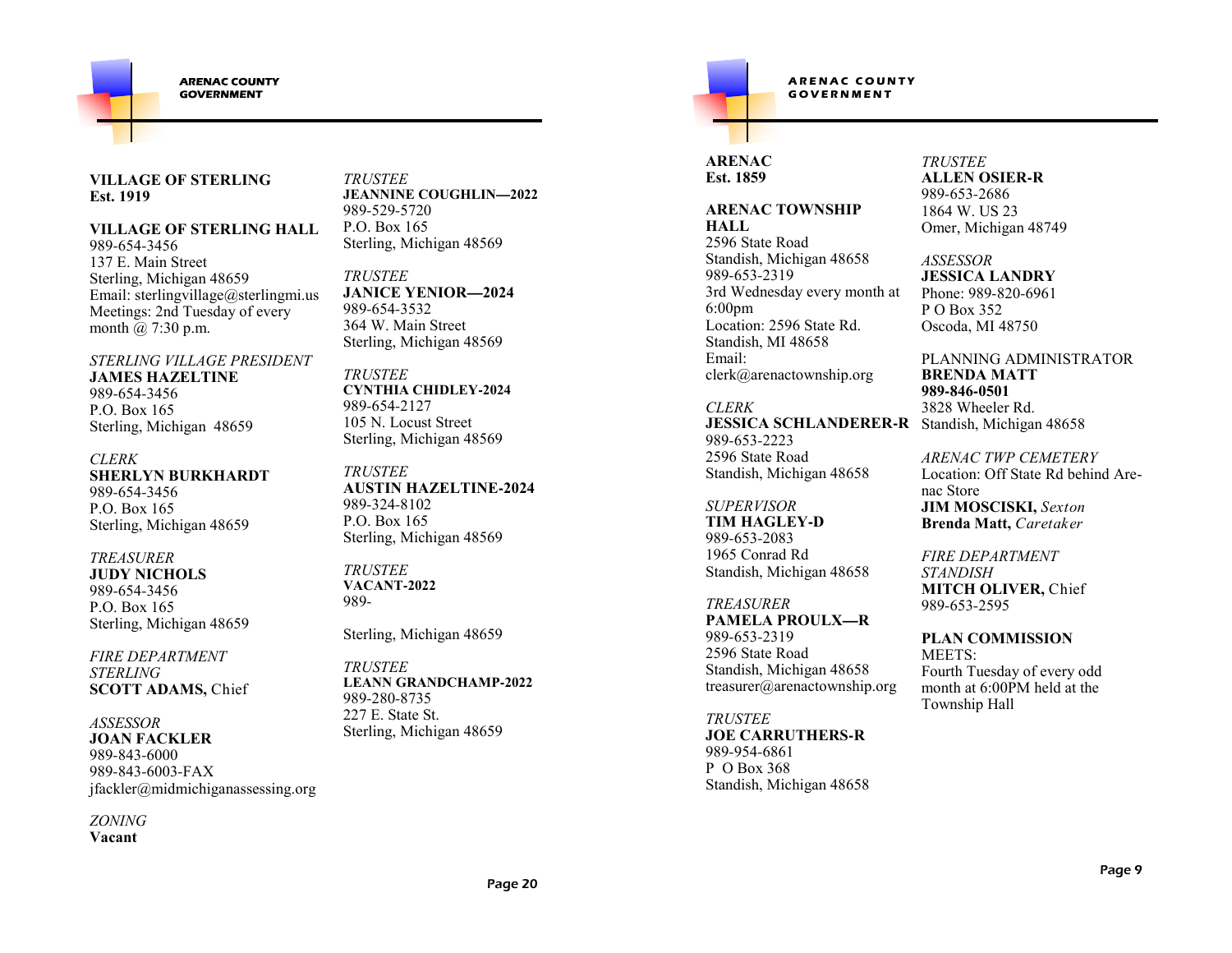### **AU GRES Est. 1870**

#### **AU GRES TOWNSHIP HALL**

989-876-7293 Fax: 989-876-4190Email: augrestownship@centurytel.net1865 S. Swenson Rd.Box 783 Au Gres, Michigan 48703Meetings Held: 2nd Tuesday of each month /start7pm Location: Swenson Rd, 1&1/2mile south of US 23

### *CLERK* **MICHAEL OXLEY—D**989-876-7313 2112 S Dreyer RoadAu Gres, MI 48703

*SUPERVISOR* **JAMES HERZOG - NPA**989-876-7929 2334 Bay Ridge Dr.Au Gres, Michigan 48703

#### *TREASURER*

 **PATRICIA TREMBLE—R**989-876-0093 1865 S. Swenson Rd.Box 783Au Gres, Michigan 48703

#### *TRUSTEE*

 **PENNY KURCHAK – D**989-876-7293 1865 S. Swenson Rd.Box 783Au Gres, Michigan 48703

*TRUSTEE* **JAN BULLOCK—NPA**989-876-7929 1865 S. Swenson Rd.Box 783Au Gres, Michigan 48703

*ASSESSOR* **BARBARA JONES**Phone: 989-876-7293

*BUILDING DEPARTMENT*989-876-7293

#### *ZONING* **DANIEL MONROE**989-545-6501 3233 Seven Seas CourtAu Gres, Michigan 48703

*LINWOOD/AU GRESCEMETERY*  **ED & BARB MANOR**, Sexton Phone: 989-876-8780

*FIRE DEPARTMENT AU GRES/SIMS/WHITNEY* **KURT HUMERICKHOUSE,** ChiefNon-Emergency Fire Hall Phone:989-876-6503

### **WHITNEYEst. 1879**

#### **WHITNEY TOWNSHIP HALL**

 $ARENAC$  **COUNTY**  $G$  **G O VERNMENT** 

989-362-5528/989-362-8441Fax: 989-362-5528Email: whitneytwp1515@hotmail.com1515 N Huron Rd. Tawas City, Michigan 48763 Location: US 23 at Swartz Rd Clerk: Tues & Thurs 9am to 5pm Friday: 2pm to 6pm Treasurer: Wed, Thurs, & Fri 10am to 4pmSupervisor: Monday 10am to 4pm

#### *CLERK*

 **KIMBERLY ANDERSON-R**989-362-8441 1515 N Huron RoadTawas City, Michigan 48763

#### *SUPERVISOR*

 **DONALD BECKER JR-R**989-362-8441 1515 N. Huron Rd.Tawas City, Michigan 48763

*TREASURER* **JOHN GEHRIS-R**989-362-8441 1515 N. Huron Rd.Tawas City, Michigan 48763

#### *TRUSTEE* **RALPH ZIMMERMAN-R**989-362-8441 1515 N. Huron Rd.Tawas City, Michigan 48763

#### *TRUSTEE* **SCOTT McALINDON-R**989-362-8441 1515 N. Huron Rd.Tawas City, Michigan 48763

#### *ASSESSOR***JESSICA LANDRY**

Email: townshipassessor06@gmail.comP O Box 352 Oscoda, MI 48750989-820-6961989-739-0531-fax

#### *ZONING*

 **MICHAEL FIL**989-254-9497 1515 N. Huron Rd.Tawas City, Michigan 48763

*SIMS/WHITNEY CEMETERY***JUDY MACKIE,** Sexton989-876-8631

*FIRE DEPARTMENT AU GRES/SIMS/WHITNEY* **KURT HUMERICKHOUSE,** Chief

*WHITNEY WATER CLERK***JOHN GEHRIS**989-362-5528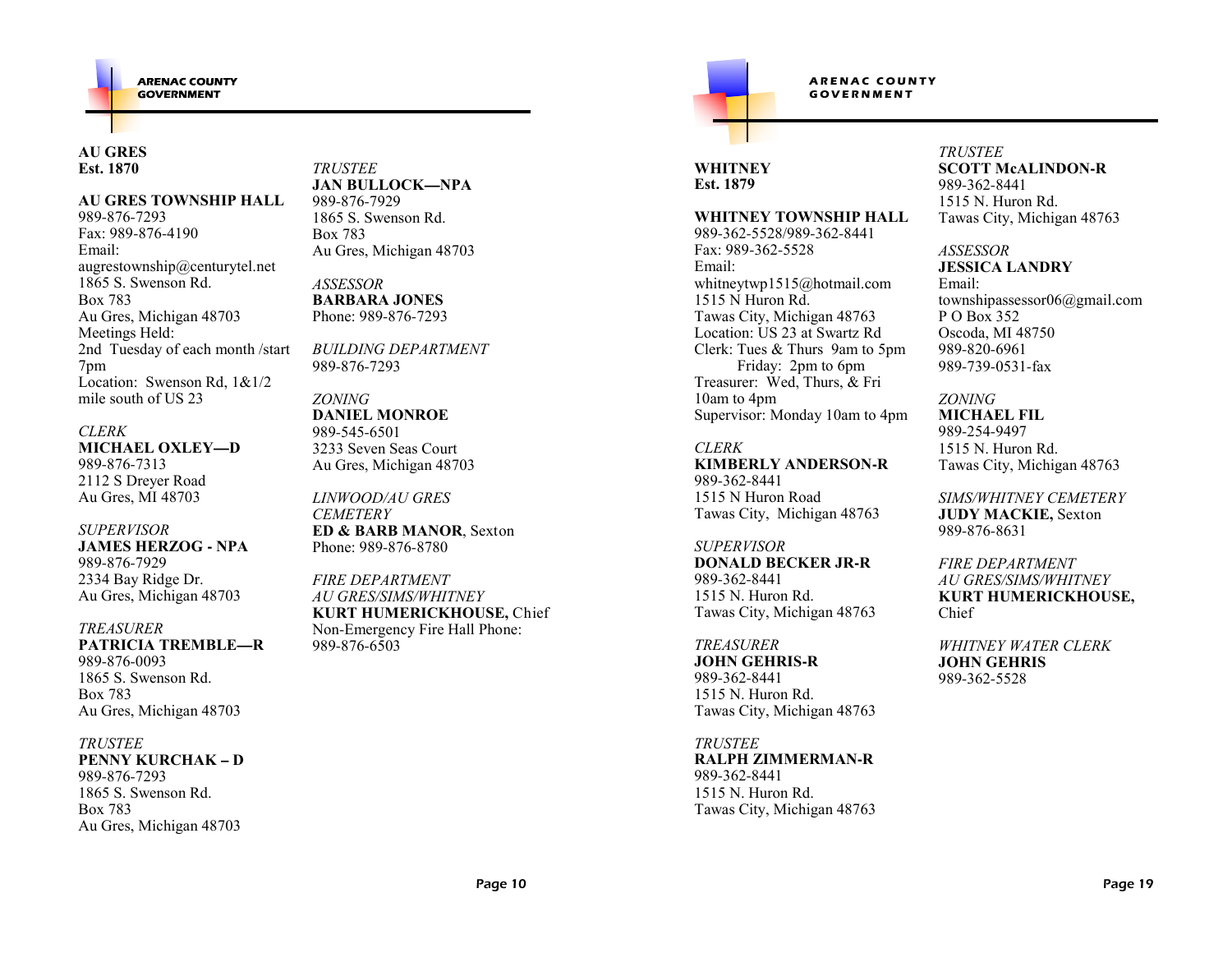

**ARENAC COUNTY GOVERNMENT** 

#### **TURNEREst. 1886**

#### **TURNER TOWNSHIP HALL**

989-867-4045 P.O. Box 22 110 Park Street Twining, Michigan 48766Meetings Held: 3rd Monday of month @ 7:00pm Location: 110 Park St., TwiningEmail:turnertownship@gmail.com

#### *CLERK*

 **TINA SCHUMACHER-D**989-867-4045P.O. Box 22 Twining, Michigan 48766 turnertwpclerk@gmail.com989-284-3193-cell

### *SUPERVISOR*

 **HERBERT KEELEY-R**989-867-4045 989-867-4337—HomeP O Box 22 Turner, Michigan 48765

#### *TREASURER*

 **COLLEEN RITTENBERG-R**989-867-4045 P.O. Box 22 Twining, Michigan 48766turnertwptreas@gmail.com

#### *TRUSTEE*

 **RODNEY DANIELS-R**989-867-4045 989-254-4895—cellP O Box 22 Twining, Michigan 48766 *TRUSTEE* **JAMES RITTENBERG-R**989-867-4045P O Box 22 Twining, Michigan 48766

*ASSESSOR* **RONDA PARKS** 989-876-7625 phone/faxP.O. Box 454 AuGres, Michigan 48703asgfirm@charter.net

*ZONING* **RODNEY DANIELS-R**989-867-4045 989-254-4895—cellP O Box 22 Turner, Michigan 48765

*CEMETERYNONE*

*FIRE DEPARTMENTTWINING***CHRIS GRAUHERR,** Chief  $ARENAC$  COUNTY  $G$  **GOVERNMENT** 

### **CLAYTON Est. 1870**

**CLAYTON TOWNSHIP HALL**989-654-2414 1057 Dobler Rd. Sterling, Michigan 48659No scheduled hours Location: 1057 Dobler Rd., SterlingMeetings Held:2nd Monday of ea. month @ 7:00PM

#### *CLERK***ROBYN FOGARASI-R**

989-274-8770 5483 W. Knight Road Sterling, Michigan 48659rinz1rc@yahoo.com

#### *SUPERVISOR* **BYRON FOGARASI-R**989-654-3225 5483 W. Knight Road Sterling, Michigan 48659bjfogara@gmail.com

*TREASURER*

 **PATRICIA BERRY-R**989-529-9316 3968 Main Street RoadSterling, Michigan 48659

*TRUSTEE* **VICTOR DANIELS, JR. –R**989-654-2425 5110 W. Knight Rd.Sterling, Michigan 48659

*TRUSTEE* **BILLY DANIELS-R**989-329-7422 5726 W. Main Street RoadSterling, Michigan 48659

#### *ASSESSOR* **RONDA MROCK-PARKS**989-876-7625 P.O. Box 454 Au Gres, Michigan 48703asgfirm@charter.net

*ZONING* **JOHN HOFFMAN**989-666-6406 3375 Main Street RoadSterling, MI 48659

### *CLAYTON CEMETERY*

 Location: Reed Rd between Bourgeous & Main StreetSexton Caleb Whitney989-770-0297

*FIRE DEPARTMENT* **BILL NICHOLS,** Chief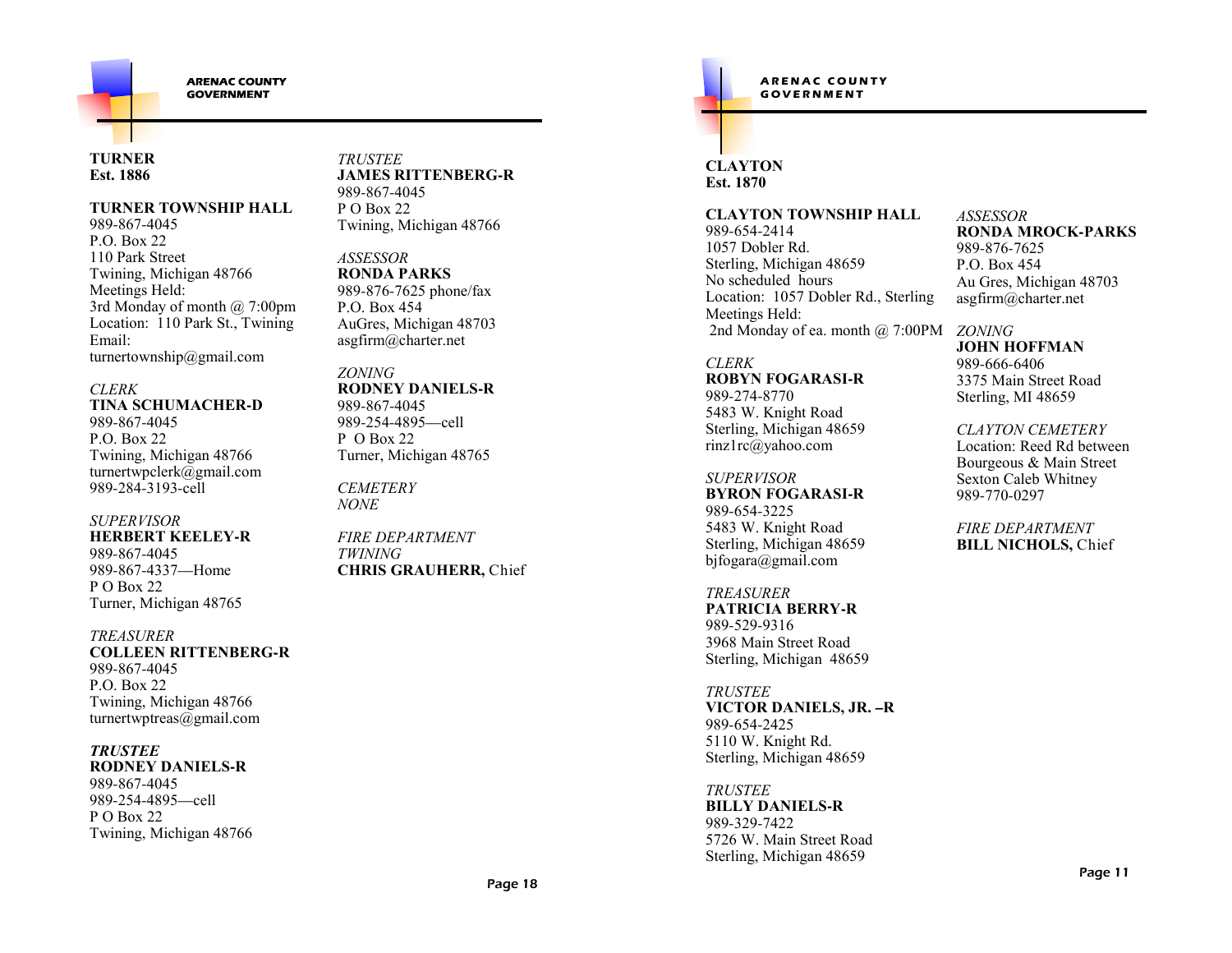

#### **DEEP RIVEREst. 1873**

#### **DEEP RIVER HALL**

989-654-3161 Fax: 989-654-9002 525 E. State StreetP.O. Box 440 Sterling, Michigan 48659Meetings Held: 2nd Tuesday of month @ 7:00PMLocation: 525 E State Street,

#### *CLERK*

 **CASEY GWISDALA-R**989-239-4964 4861 Sterling Road Sterling, Michigan 48659clerk@deeprivertwp.org

#### *SUPERVISOR* **KARLIA KROCZALESKI-RAYMOND-R** 989-654-3378 Sterling, Michigan 48659supervisor@deeprivertwp.org

#### *TREASURER* **CAROL PEISTRACK-D**989-654-3161

 P.O. Box 440 Sterling, Michigan 48659treasurer@deeprivertwp.org

#### *TRUSTEE*

 **MATTHEW STAWOWY-R** 989-654-3168 Sterling, Michigan 48659Trustee#2@deeprivertwp.org

#### *TRUSTEE* **KEVIN KROCZALESKI-R**989-545-9172 Sterling, Michigan 48659Trustee#1@deeprivertwp.org

*ASSESSOR* **JOAN FACKLER** 989-843-6000 989-843-6003-FAX 989-823-4313-CELL 1436 W SAGINAW RD MAYVILLE, MI 48744jfackler@midmichiganassessing.org

*BLDG INSPECTOR* **AL THOMPSON**989-313-2168

*ZONING ADMINISTRATOR LAND USE PERMITS* **BRENDA MATT**989-846-0501989-233-1428-<sup>c</sup>

#### *HALL RENTALS* **CAROL PEISTRACK**989-654-3161

*HALL CARETAKER***TOM HART**989-654-3161

*STERLING CEMETERY* **JAMES MOSCISKI,** Sexton

*STERLING CEMETERY LOTS***CASEY GWISDALA**989-654-3161

*BYZANTINE CEMETERY*Located : Old M-70.

*POLISH NATIONAL CEMETERY* Located: Augustine Rd north of Wyatt Rd.

*FIRE DEPARTMENTSTERLING***BILL NICHOLS**, Chief

## $A$ **RENAC COUNTY**<br>GOVERNMENT **<sup>G</sup> <sup>O</sup> <sup>V</sup> <sup>E</sup> <sup>R</sup> <sup>N</sup> <sup>M</sup> <sup>E</sup> <sup>N</sup> <sup>T</sup>**

## **STANDISHEst. 1873**

#### **STANDISH TOWNSHIP HALL**

P.O. Box 472-Clerk P O Box 944-Treasurer4997 Arenac State Rd. Standish, Michigan 48658Meetings Held: 2nd Monday of each month at 6:00pm. Location: Corner of Bordeau and State Rd.

## *CLERK*

 **SHARA KLENK-R**989-529-6513 4997 State Road Standish, Michigan 48658Email:sharaklenk@gmail.com

#### *SUPERVISOR***ROBERT NORTH-R**

989-846-1432 4298 Lentz Rd. Standish, Michigan 48658Email: bobnorth@speednetllc.com

## *TREASURER*

 **SUE KOHN-R Property Tax Questions**989-359-9547 5961 S Huron Rd. Pinconning, Michigan 48650Email: skohn@fowardcorp.com

*TRUSTEE* **ROBERTA LYNCH-D**989-846-9208 5244 Liberty StreetStandish, Michigan 48658

#### *TRUSTEE* **WAYNE REETZ-D**989-846-4453 5506 S. Isle Drive Standish, Michigan 48658wreetz@yahoo.com

*ASSESSOR* **RONDA MROCK-PARKS**989-876-7625 P.O. Box 454 Au Gres, Michigan 48703asgfirm@charter.net

## *ZONING*

 **HAROLD WOOLHISER**989-529-4295

stanfab@speednetllc.com

#### *PINE RIVER CEMETERY* Located: Just before the corner of Pine River Rd and State Rd.**JIM MOSCISKI,** Sexton

*INDIAN CEMETERY* Located: Saganing, corner of Worth Rd. and Whites Beach Rd.

*FIRE DEPARTMENT STANDISH/LINCOLN* **MITCH OLIVER,** Chief989-329-6084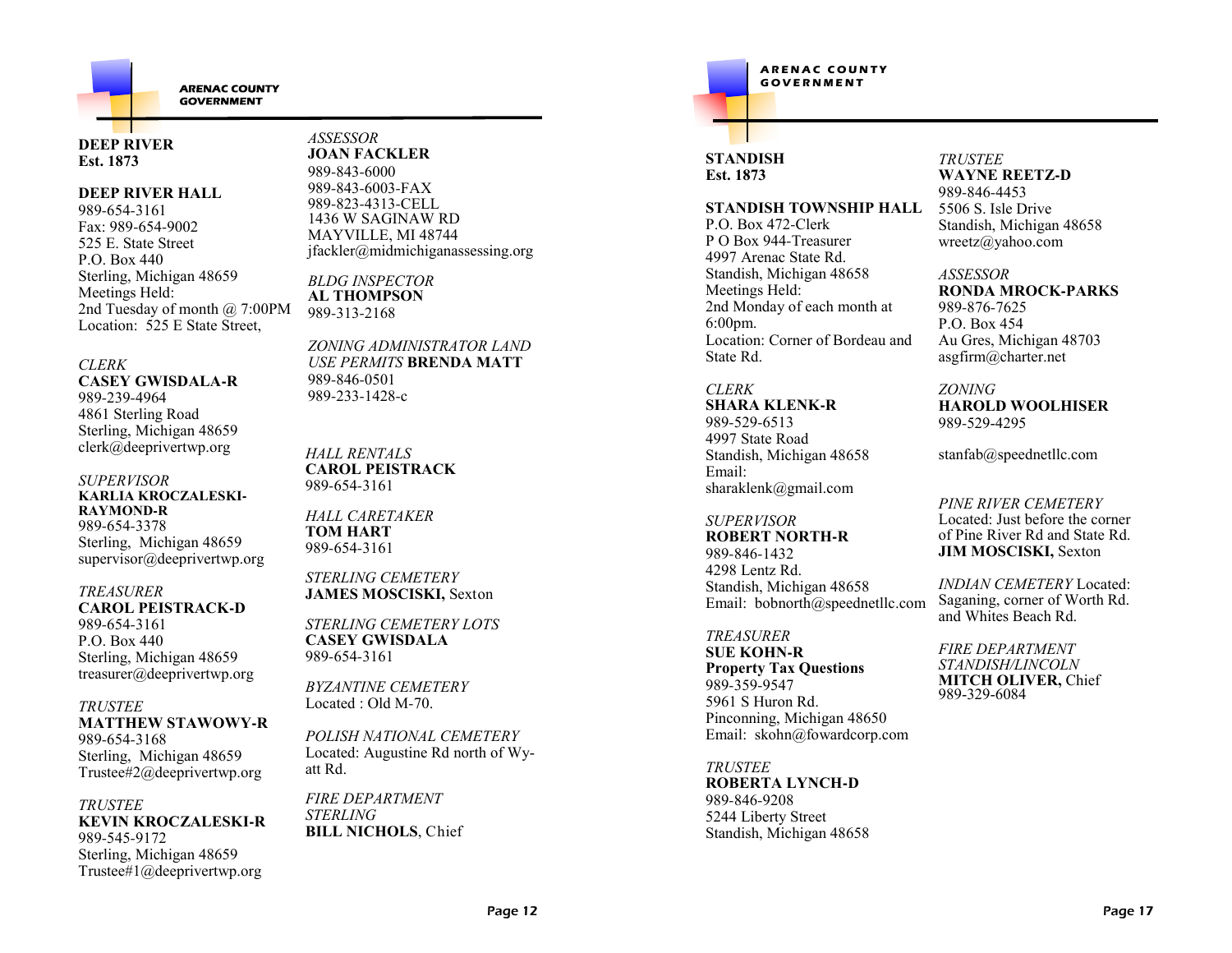

#### **SIMS Est. 1917**

#### **SIMS TOWNSHIP HALL**

989-876-8631 Fax: 989-876-2777 4489 E Huron Rd. Au Gres, Michigan 48703 Monday –Friday 10:00am - 4:00pm Meetings Held: $3^{\text{rd}}$  Tuesday of each month  $\omega$ 7:00pm Simstownship.orgsimstownshipclerk@gmail.com

#### *CLERK*

 **SUZANNE BELINSKI-APPT. (R)**989-876-8631—Ext. 221 4489 E Huron Rd. Au Gres, Michigan 48703989-397-4058-cell

## *SUPERVISOR*

 **ROBERT MACKIE-R**989-646-0200 4489 E Huron Rd.Au Gres, Michigan 48703

#### *TREASURER***SHARON BOENSCH-R**

 989-876-8631—Ext. 223 642 S. Delano RoadAu Gres, Michigan 48703

#### *TRUSTEE*

#### **MICHAEL DELEO-R**989-876-6130 1049 S. 10th StreetAu Gres, Michigan 48703

*TRUSTEE* **SAM PROULX-R**989-876-7784 5284 E. 31st StreetAu Gres, Michigan 48703

#### *ASSESSOR***BARBARA JONES**

989-876-8631 4489 E. Huron Rd.Au Gres, Michigan 48703

*ZONING*  **ERNIE KATA** 989-876-7657 5344 14th St.Au Gres, Michigan 48703

**MICHAEL FIL**989-254-9497

*SIMS WATER CLERK* **SHARON BOENSCH**989-876-8631

*SIMS/WHITNEYCEMETERY*  **SUZANNE BELINSKI,** Sexton989-876-8631—Ext. 221

*FIRE DEPARTMENT AU GRES/SIMS/WHITNEY* **KURT HUMERICKHOUSE,**Chief

## $ARENAC$  COUNTY  $G$   $O$  $V$  $E$  $R$  $N$  $M$  $E$  $N$  $T$

## **LINCOLNEst. 1880**

#### **LINCOLN TOWNSHIP HALL**

5173 Johnsfield Rd. Standish, Michigan 48658Meetings Held:2<sup>nd</sup> Thursday of month, 6:00pm Location: M-61 to Melita Rd. south, then turn west on Johnsfield Rd. to dead end.

## *CLERK* **ARDITH DEMO-D**

989-324-8008 4641 Duprie Rd. Standish, Michigan 48658Ardith.demo@ascension.org

### *SUPERVISOR*

 **GERALD WENKEL-R**989-846-0708 4062 Lincoln Rd.Standish, Michigan 48658

#### *TREASURER*

 **JUDY BELL-D**989-846-4857 4580 Deep River Rd.PO Box 542Standish, Michigan 48658

#### *TRUSTEE*

 **NOREEN WALTER-D**989-846-9701 4060 E. City Limits Rd.Standish, Michigan 48658

#### *TRUSTEE* **MARCELLA RUSZALA-D**989-846-6445 4745 Worth Rd.Standish, Michigan 48658

*ASSESSOR* **EQUITY ASSESSMENTS**5887 Schafin Dr. Weidman, MI 48893989-644-3413989-644-3414-fax

## *ZONING*

 **BRENDA MATT**989-846-0501

*STANDISH WOODMERECEMETERY* Located: US-23 north of Standish**STANDISH CITY HALL,** Sexton

*RESURRECTION CEMETERY* Located: US-23 north of StandishChurch office: 989-846-9565

*FIRE DEPARTMENT STANDISH/LINCOLN***MITCH OLIVER,** Chief

*AREA ENFORCEMENT OFFICER***AL THOMPSON**989-313-2168